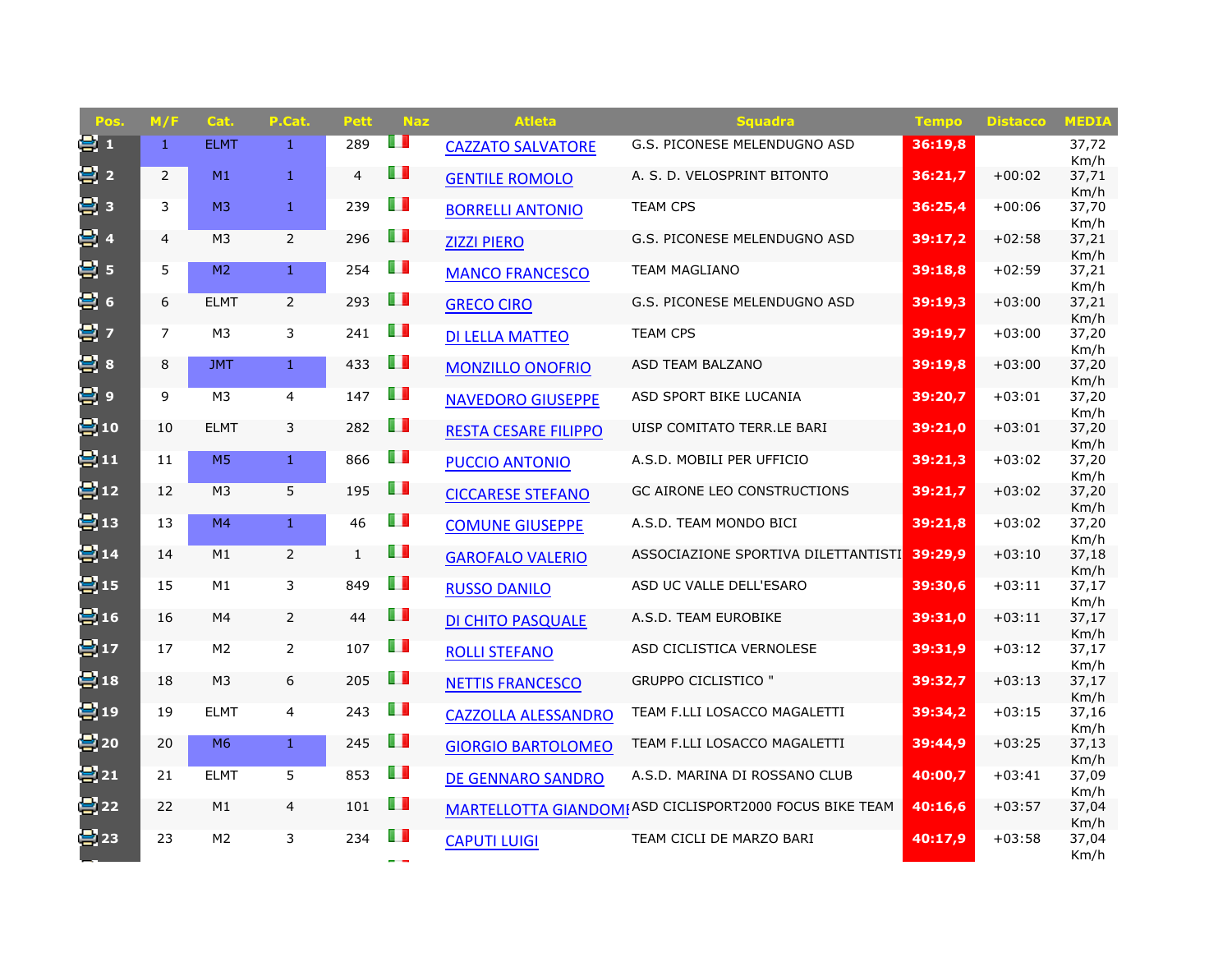| $\approx$ 24      | 24 | M <sub>3</sub> | $\overline{7}$   | 242                  | LП  | <b>PROSPATO ANGELO</b>                | <b>TEAM CPS</b>                       | 40:22,0 | $+04:03$ | 37,03<br>Km/h |
|-------------------|----|----------------|------------------|----------------------|-----|---------------------------------------|---------------------------------------|---------|----------|---------------|
| 를 25              | 25 | M <sub>3</sub> | 8                | 222                  | H   | <b>LATARTARA GIUSEPPE AN(ASD SPES</b> |                                       | 40:22,3 | $+04:03$ | 37,03<br>Km/h |
| 를 26              | 26 | M <sub>2</sub> | $\overline{4}$   | 189                  | ш   | PINTO MICHELE                         | ECOSTORE BIKE GROTTAGLIE              | 40:22,5 | $+04:03$ | 37,03<br>Km/h |
| 별27               | 27 | M7             | $\mathbf{1}$     | 48                   | O D | <b>GIANNUZZI GIUSEPPE</b>             | A.S.D. TEAM MONDO BICI                | 40:22,9 | $+04:03$ | 37,03<br>Km/h |
| 본 28              | 28 | M <sub>5</sub> | $\overline{2}$   | 78                   | ПD  | <b>CONSALVO GIULIO</b>                | A.S.DILETTANTISTICA DAUNIA CYCLING    | 40:23,1 | $+04:04$ | 37,03<br>Km/h |
| <mark>号</mark> 29 | 29 | M4             | 3                | 334                  | LП  | <b>PALMISANO VITO</b>                 | ASD CICLISPORT2000 FOCUS BIKE TEAM    | 40:24,7 | $+04:05$ | 37,02<br>Km/h |
| 발30               | 30 | <b>ELMT</b>    | $\boldsymbol{6}$ | 109                  | Ш   | <b>HOXHA SEFEDIN</b>                  | ASD CICLOSPORT MODUGNO                | 40:25,9 | $+04:06$ | 37,02<br>Km/h |
| 날31               | 31 | M4             | $\overline{4}$   | 262                  | H   | <b>DAPRILE MASSIMO</b>                | TEAM SERECO NOCINBICI                 | 40:28,3 | $+04:09$ | 37,01<br>Km/h |
| el 32             | 32 | <b>ELMT</b>    | $\overline{7}$   | 403                  | Ш   | <b>CITTADINO GIUSEPPE</b>             | PIANOPOLI BIKE TEAM                   | 40:35,3 | $+04:16$ | 36,99<br>Km/h |
| 블33               | 33 | M <sub>5</sub> | 3                | 3                    | H   | <b>CAMPOREALE VINCENZO</b>            | ASSOCIAZIONE SPORTIVA DILETTANTISTI   | 40:35.9 | $+04:16$ | 36,99<br>Km/h |
| 를 34              | 34 | <b>ELMT</b>    | 8                | 145                  | H   | <b>LUCARELLI BARTOLOMEO</b>           | ASD SPORT BIKE LUCANIA                | 40:37,2 | $+04:18$ | 36,99<br>Km/h |
| 를 35              | 35 | M <sub>2</sub> | 5                | 38                   | O D | PETRUZZI ANGELO                       | A.S.D. S.C.CASAMASSIMA                | 40:56,3 | $+04:37$ | 36,93<br>Km/h |
| 兽36               | 36 | M <sub>2</sub> | 6                | 272                  | ПD  | <b>INFANTE MARCO</b>                  | TEAM VELOSPORT MAGALETTI LOSACCO      | 40:57,7 | $+04:38$ | 36,93<br>Km/h |
| 별37               | 37 | M4             | 5                | 580                  | ШT  | <b>PICARDI GIUSEPPE</b>               | A.S.D. TEAM OROVERDE BITONTO          | 41:03,5 | $+04:44$ | 36,91<br>Km/h |
| 블 38              | 38 | M <sub>6</sub> | $\overline{2}$   | 322                  | U D | <b>MUSCI FRANCESCO</b>                | A.S.D. ROMANELLI BIKE CAPURSO         | 41:21,8 | $+05:02$ | 36,86<br>Km/h |
| 블 39              | 39 | M1             | 5                | 47                   | ПD  | <b>GIANNUZZI ANTONIO</b>              | A.S.D. TEAM MONDO BICI                | 41:42,8 | $+05:23$ | 36,80<br>Km/h |
| 를 40              | 40 | M <sub>2</sub> | $\overline{7}$   | 847                  | Ш   | <b>CAPRISTO DOMENICO</b>              | ASD UC VALLE DELL'ESARO               | 46:35,4 | $+10:16$ | 36,01<br>Km/h |
| 블41               | 41 | <b>ELMT</b>    | 9                | 54                   | H   | PORFIDO DANIELE                       | A.S.D. TEAM MURGIA BIKE SANTERAMO     | 46:41,1 | $+10:22$ | 36,00<br>Km/h |
| 발42               | 42 | M <sub>5</sub> | $\overline{4}$   | 194                  | Ш   | <b>LOIZZO MARIO</b>                   | G.S. DILETTANTISTICO BICI CLUB FERRAN | 46:45,7 | $+10:26$ | 35,98<br>Km/h |
| 를 43              | 43 | M1             | 6                | 208                  | U I | <b>VACCARO ANGELO</b>                 | GRUPPO SPORTIVO DILETTANTISTICO TEA   | 46:45,9 | $+10:26$ | 35,98<br>Km/h |
| $\approx$ 44      | 44 | M <sub>3</sub> | 9                | 19                   | O D | <b>SEMERARO COSIMO</b>                | A.S.D. G.S.CICLISTICO CERAMICHE & MAS | 46:46,9 | $+10:27$ | 35,98<br>Km/h |
| 을 45              | 45 | M <sub>2</sub> | 8                | 246                  | Ш   | <b>GRANDOLFO GIANCARLO</b>            | TEAM F.LLI LOSACCO MAGALETTI          | 46:48,7 | $+10:29$ | 35,98<br>Km/h |
| 兽46               | 46 | M <sub>3</sub> | 10               | 192                  | O D | <b>LIUZZI CIRO</b>                    | G.S. CICLISTICO GROTTAGLIE-A.S.D.     | 46:48,9 | $+10:29$ | 35,98<br>Km/h |
| $\equiv$ 47       | 0  |                | $\mathbf{1}$     | 20003 $\blacksquare$ |     | <b>SCONOSCIUTO -</b>                  |                                       | 46:50,0 | $+10:31$ | 35,97<br>Km/h |
|                   |    |                |                  |                      |     |                                       |                                       |         |          |               |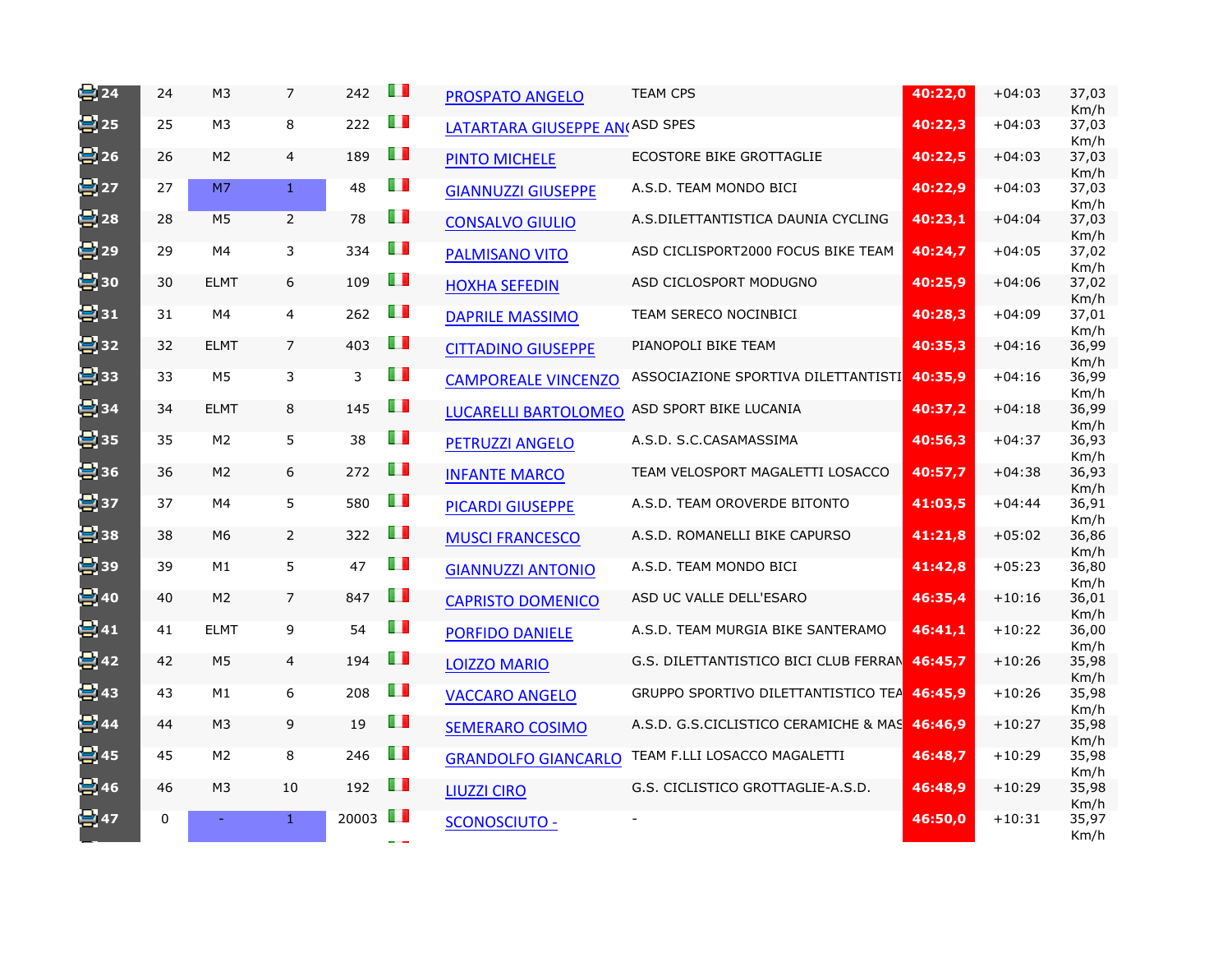| $\equiv$ 48       | 47          | M <sub>3</sub> | $11\,$         | 642   | H              | <b>ARIANI DAVIDE</b>      | A.S. DILETTANTISTICA G.S. MARANGIOLO | 47:40,3 | $+11:21$ | 35,84<br>Km/h         |
|-------------------|-------------|----------------|----------------|-------|----------------|---------------------------|--------------------------------------|---------|----------|-----------------------|
| <mark>星</mark> 49 | 48          | M1             | $\overline{7}$ | 248   | Ш              | <b>NOVIELLO DARIO</b>     | TEAM F.LLI LOSACCO MAGALETTI         | 49:17,4 | $+12:58$ | 35,59<br>Km/h         |
| e: 50             | 49          | M <sub>3</sub> | 12             | 934   | Ш              | <b>FORTUNATO GIUSEPPE</b> | ASD VIBO BIKERS SKATENATI            | 51:37,6 | $+15:18$ | 35,23<br>Km/h         |
| 달51               | 50          | M8             | $\mathbf{1}$   | 267   | Ш              | <b>LOPINTO DONATO</b>     | TEAM SERECO NOCINBICI                | 52:47,3 | $+16:28$ | 35,05<br>Km/h         |
| 를 52              | 51          | M4             | 6              | 927   | H              | <b>FORTUNA ROBERTO</b>    | ASD ROSARNO CYCLING                  | 52:49,1 | $+16:30$ | 35,05<br>Km/h         |
| 를 53              | 52          | M4             | 7              | 155   | H              | <b>PERRONE GIOVANNI</b>   | ASD TEAM PADRE PIO                   | 52:51,5 | $+16:32$ | 35,04<br>Km/h         |
| 믱54               | 53          | M <sub>5</sub> | 5              | 263   | U I            | <b>DI LAURO ROBERTO</b>   | TEAM SERECO NOCINBICI                | 52:51,7 | $+16:32$ | 35,04                 |
| 발55               | 54          | M <sub>5</sub> | 6              | 300   | H              | <b>BOTTACCI VITO</b>      | A.S.D. CARBINIA BIKE CAROVIGNO       | 52:51,8 | $+16:32$ | Km/h<br>35,04         |
| 图56               | 55          | M4             | 8              | 844   | U I            | <b>SEMPREVIVO LUCIO</b>   | ASD CICLAMATORI CALABRIA             | 52:51,8 | $+16:32$ | Km/h<br>35,04         |
| 를 57              | 56          | M4             | 9              | 75    | Ш              | <b>CIUFFREDA MICHELE</b>  | A.S.DILETTANTISTICA DAUNIA CYCLING   | 52:52,4 | $+16:33$ | Km/h<br>35,04         |
| $\bullet$ 58      | 57          | M4             | 10             | 848   | U I            | DE NAPOLI RAFFAELE        | ASD UC VALLE DELL'ESARO              | 52:52,8 | $+16:33$ | Km/h<br>35,04         |
| 를 59              | 58          | M1             | 8              | 157   | Ш              | <b>MARUCCIO GIANLUCA</b>  | ASS. SPORT. DILETT. BICI CLUB OSTUNI | 52:58,0 | $+16:39$ | Km/h<br>35,03<br>Km/h |
| 블 60              | 59          | M <sub>2</sub> | 9              | 869   | H              | <b>CAPOZZI ANTONIO</b>    | A.S.D. TEAM DPF BIKE                 | 52:58,7 | $+16:39$ | 35,02<br>Km/h         |
| e 61              | 60          | M4             | 11             | 852   | H              | <b>ALGIERI PIETRO</b>     | A.S.D. MARINA DI ROSSANO CLUB        | 53:01,2 | $+16:42$ | 35,02<br>Km/h         |
| 발62               | 61          | $\blacksquare$ | $\overline{2}$ | 879   | H              | <b>TUMMOLO GERARDO</b>    | A.S.D. TEAM DPF BIKE                 | 53:02,3 | $+16:43$ | 35,02<br>Km/h         |
| 별63               | $\mathbf 0$ | $\blacksquare$ | 3              | 20001 | O D            | <b>SCONOSCIUTO -</b>      |                                      | 53:03,6 | $+16:44$ | 35,01<br>Km/h         |
| 봄64               | 62          | M <sub>2</sub> | 10             | 187   | H              | <b>SCHIAVONE GIULIO</b>   | BIKE 2000 GUERCIOTTI/MAGALETTI       | 53:03,7 | $+16:44$ | 35,01<br>Km/h         |
| 를 65              | 63          | M4             | 12             | 53    | H I            | <b>PERRONE MARCELLO</b>   | A.S.D. TEAM MURGIA BIKE SANTERAMO    | 53:03,8 | $+16:44$ | 35,01                 |
| 号 66              | 64          | M <sub>5</sub> | $\overline{7}$ | 193   | Ш              | <b>PINTO ANTONIO</b>      | G.S. CICLISTICO GROTTAGLIE-A.S.D.    | 53:04,4 | $+16:45$ | Km/h<br>35,01         |
| 를 67              | 65          | M <sub>2</sub> | 11             | 375   | Ш              | <b>MESCHINI GIORGIO</b>   | PEDALE BRIANTEO A.S.D.               | 53:06,8 | $+16:47$ | Km/h<br>35,00         |
| 冒68               | 66          | M <sub>3</sub> | 13             | 416   | H              | <b>LAGHEZZA PIERO</b>     | <b>FOLGORE BIKE</b>                  | 53:16,0 | $+16:56$ | Km/h<br>34,98         |
| ₩69               | 67          | M4             | 13             | 156   | H I            | POMPILIO ANTONIO          | ASD TEAM PADRE PIO                   | 53:17,3 | $+16:58$ | Km/h<br>34,98         |
| 를 70              | 68          | M <sub>3</sub> | 14             | 305   | $\blacksquare$ | <b>VALENTE SALVATORE</b>  | A.S.D. CARBINIA BIKE CAROVIGNO       | 53:17,8 | $+16:58$ | Km/h<br>34,98         |
| 달 71              | 69          | M <sub>8</sub> | $\overline{2}$ | 150   | ШT             | <b>COFANO GIOVANNI</b>    | ASD TEAM PADRE PIO                   | 53:19,7 | $+17:00$ | Km/h<br>34,97<br>Km/h |
|                   |             |                |                |       |                |                           |                                      |         |          |                       |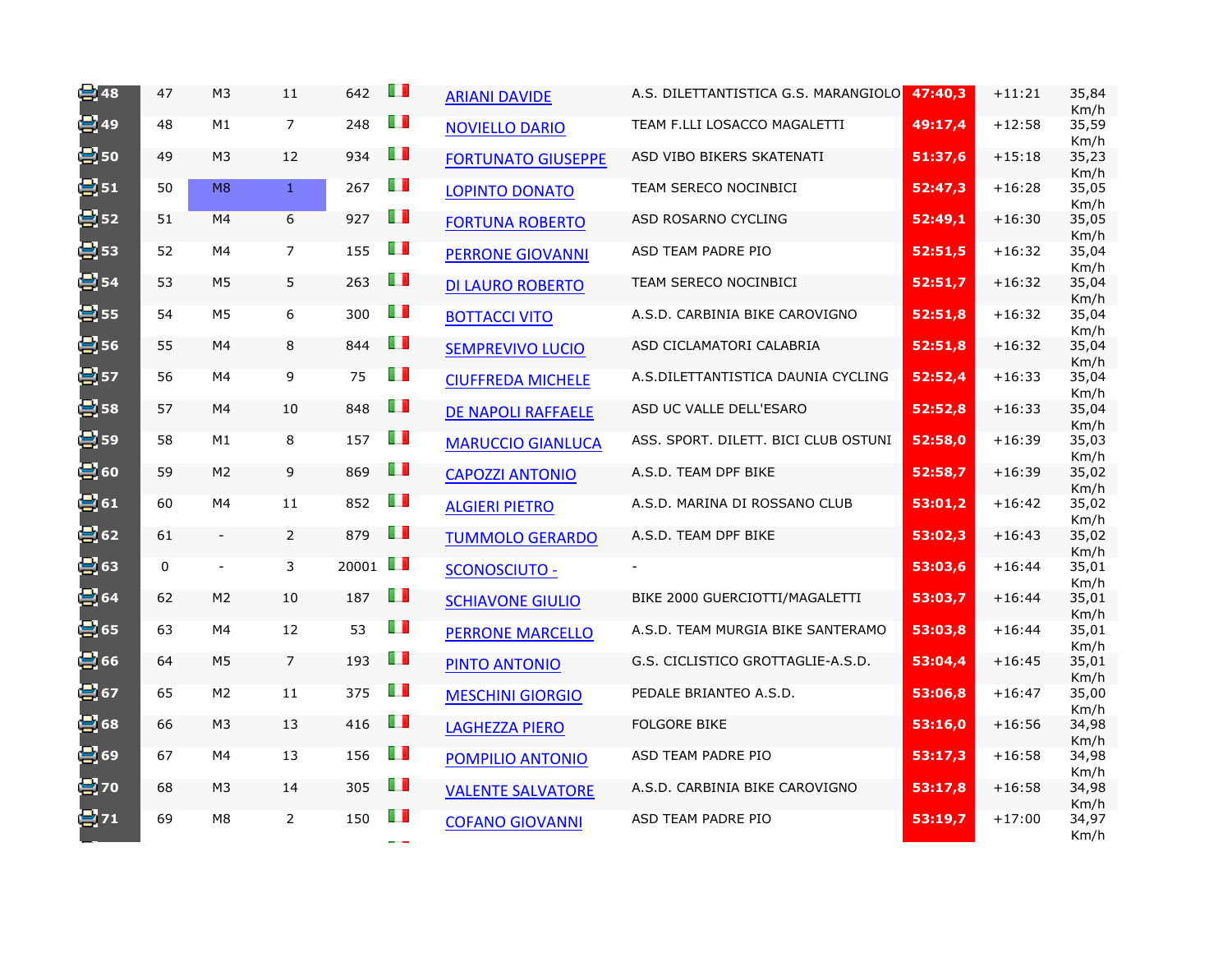| 를 72              | 70 | M4             | 14             | 801 | H              | DI BITONDO MASSIMO        | ASD CICOGNA LANOTTE BIKE CERIGNOLA                   | 53:20,9 | $+17:01$ | 34,97<br>Km/h |
|-------------------|----|----------------|----------------|-----|----------------|---------------------------|------------------------------------------------------|---------|----------|---------------|
| 블 73              | 71 | M1             | 9              | 280 | O D            | <b>SATRIANO ROCCO</b>     | U.C.D RIONERO IL VELOCIFERO                          | 53:24,7 | $+17:05$ | 34,96<br>Km/h |
| 블 74              | 72 | M <sub>2</sub> | 12             | 814 | m              | <b>MARZANO RAFFAELE</b>   | A.S.D. ADRIANO DE ZAN CASARANO                       | 53:25,8 | $+17:06$ | 34,96<br>Km/h |
| 발75               | 73 | M <sub>5</sub> | 8              | 459 | m              | <b>CORRADO UDO</b>        | A.S.D. KALOS CV 2.IT                                 | 53:26,8 | $+17:07$ | 34,95<br>Km/h |
| 발76               | 74 | M7             | $\overline{2}$ | 153 | m              | <b>ORLANDO COSIMO</b>     | ASD TEAM PADRE PIO                                   | 53:27,1 | $+17:08$ | 34,95<br>Km/h |
| 발77               | 75 | M <sub>3</sub> | 15             | 49  | l I            | <b>BONGALLINO PIETRO</b>  | A.S.D. TEAM MURGIA BIKE SANTERAMO                    | 53:27,2 | $+17:08$ | 34,95<br>Km/h |
| 를 78              | 76 | M <sub>2</sub> | 13             | 485 | Ш              | <b>FANELLI SIMONE</b>     | <b>TEAM FUORISOGLIA</b>                              | 53:39,0 | $+17:20$ | 34,92<br>Km/h |
| 블 79              | 77 | M4             | 15             | 68  | DП             | <b>MINERVINI CORRADO</b>  | A.S.D. VELOCLUB MOLFETTA                             | 53:41,5 | $+17:22$ | 34,92<br>Km/h |
| 兽80               | 78 | M <sub>5</sub> | 9              | 417 | H              | <b>DRAGONE GIOVANNI</b>   | ASD TEAM BIKE GALATINA                               | 53:42,4 | $+17:23$ | 34,92<br>Km/h |
| e 81              | 79 | M <sub>2</sub> | 14             | 410 | O D            | <b>FIORENTINO ANTONIO</b> | GS PICONESE MELENDUGNO ASD                           | 53:46,8 | $+17:27$ | 34,90<br>Km/h |
| 兽82               | 80 | M <sub>2</sub> | 15             | 411 | Ш              | <b>MASCELLO MARCO</b>     | GS PICONESE MELENDUGNO ASD                           | 53:46,9 | $+17:27$ | 34,90<br>Km/h |
| 를 83              | 81 | M3             | 16             | 51  | O D            | <b>GIOVE GAETANO</b>      | A.S.D. TEAM MURGIA BIKE SANTERAMO                    | 54:02,4 | $+17:43$ | 34,87<br>Km/h |
| 冒84               | 82 | M <sub>5</sub> | 10             | 867 | ПD             | <b>PUCCIO ROBERTO</b>     | A.S.D. MOBILI PER UFFICIO                            | 54:19,8 | $+18:00$ | 34,82<br>Km/h |
| 兽85               | 83 | M4             | 16             | 228 | ПI             | <b>SPIRITO MASSIMO</b>    | SOCIETA' CICLISTICA ARADEINA                         | 55:18,4 | $+18:59$ | 34,68<br>Km/h |
| 兽86               | 84 | M <sub>2</sub> | 16             | 311 | LП             | <b>MARTUCCI GUIDO</b>     | ASD CICLISPORT2000 FOCUS BIKE TEAM                   | 55:52,1 | $+19:33$ | 34,60<br>Km/h |
| 兽87               | 85 | M <sub>7</sub> | 3              | 855 | m              | <b>PROMENZIO CARLO</b>    | A.S.D. MARINA DI ROSSANO CLUB                        | 58:59,0 | $+22:39$ | 34,14<br>Km/h |
| 兽88               | 86 | M1             | 10             | 160 | ПI             | <b>BABBO BARTOLOMEO</b>   | ASSOCIAZ.SPORT.DILETTANTISTICA 2 RUI 59:03,3         |         | $+22:44$ | 34,13<br>Km/h |
| 兽89               | 87 | <b>ELMT</b>    | 10             | 177 | U I            | <b>SPORTELLI COSIMO</b>   | ASSOCIAZ.SPORT.DILETTANTISTICA 2 RUI 59:06,5         |         | $+22:47$ | 34,13<br>Km/h |
| 를 90              | 88 | M <sub>3</sub> | 17             | 843 | Ш              |                           | <b>MATERA NUNZIO GIUSEPPASD CICLAMATORI CALABRIA</b> | 59:08,5 | $+22:49$ | 34,12<br>Km/h |
| 블91               | 89 | M <sub>3</sub> | 18             | 81  | H              | <b>CAMBARERI VINCENZO</b> | ASD BICI SHOP RACING TEAM                            | 59:08,7 | $+22:49$ | 34,12<br>Km/h |
| 를 92              | 90 | M <sub>6</sub> | 3              | 629 | IП             | <b>PINTO GIOVANNI</b>     | A.S.D. NRG BIKE                                      | 59:09,2 | $+22:50$ | 34,12<br>Km/h |
| 兽93               | 91 | M5             | 11             | 543 | DП             | <b>CALABRO FRANCESCO</b>  | A.S.D. CYCLON-STORE.IT                               | 59:09,3 | $+22:50$ | 34,12<br>Km/h |
| <mark>兽</mark> 94 | 92 | M4             | 17             | 106 | Œ              | <b>POLIMENO GIANLUCA</b>  | ASD CICLISTICA VERNOLESE                             | 59:09,7 | $+22:50$ | 34,12<br>Km/h |
| 兽95               | 93 | M5             | 12             | 281 | $\blacksquare$ | <b>TEMPONE GIUSEPPE</b>   | U.C.D RIONERO IL VELOCIFERO                          | 59:09,7 | $+22:50$ | 34,12<br>Km/h |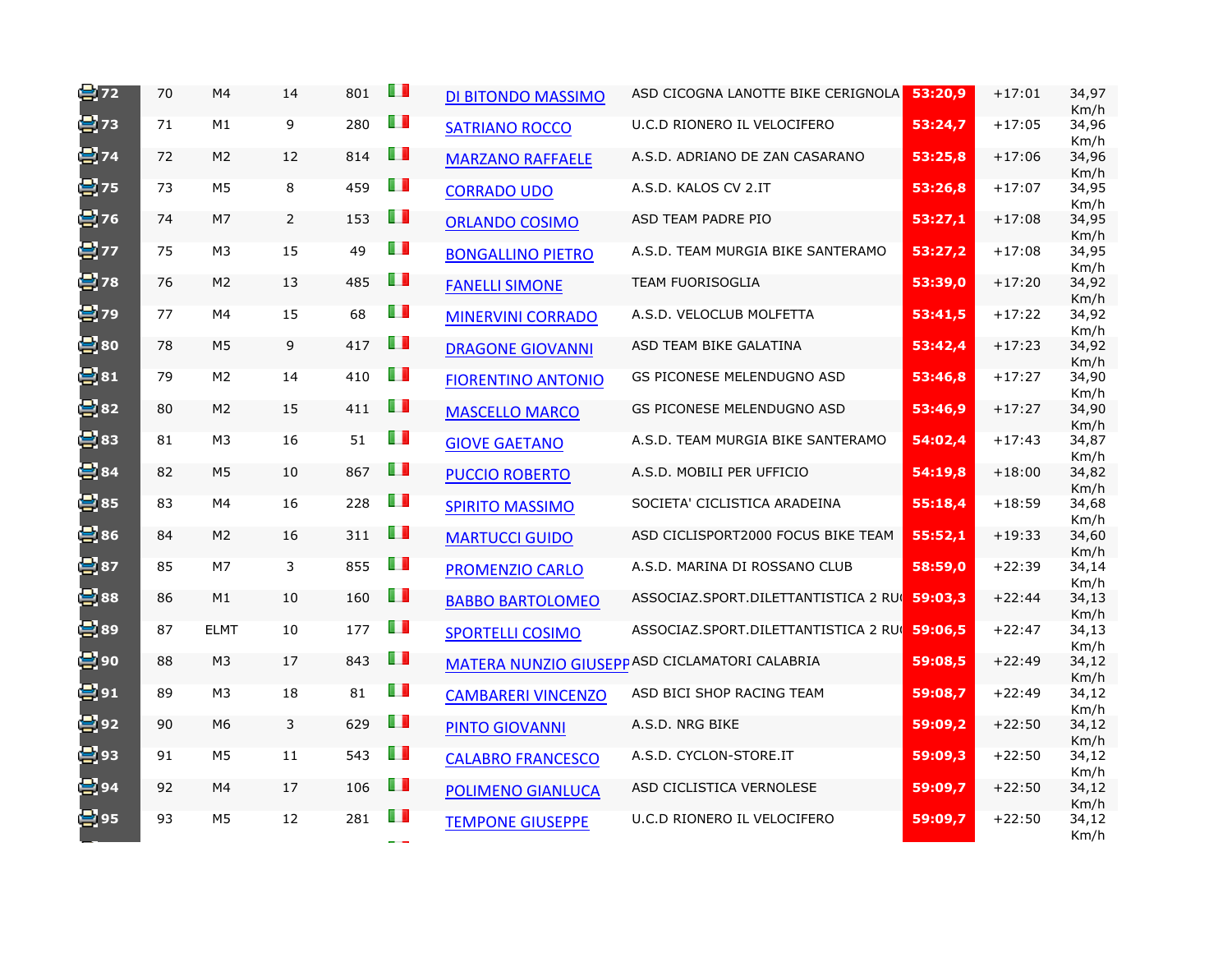| ( <mark>二</mark> 96 | 94  | M <sub>6</sub> | $\overline{4}$ | 148 | H              | <b>AZZARONE GIUSEPPE</b>                   | ASD TEAM PADRE PIO                                                       | 59:09,9 | $+22:50$ | 34,12<br>Km/h |
|---------------------|-----|----------------|----------------|-----|----------------|--------------------------------------------|--------------------------------------------------------------------------|---------|----------|---------------|
| 발97                 | 95  | M <sub>5</sub> | 13             | 197 | H              | <b>LEO ELIO</b>                            | GC AIRONE LEO CONSTRUCTIONS                                              | 59:10,1 | $+22:51$ | 34,12<br>Km/h |
| 를 98                | 96  | M <sub>5</sub> | 14             | 386 | Œ              | <b>SILVESTRI FABIO</b>                     | CICLISTICA VERNOLESE                                                     | 59:20,6 | $+23:01$ | 34,09<br>Km/h |
| 발99                 | 97  | M <sub>2</sub> | 17             | 299 | H              | <b>RUBINO TOMMASO</b>                      | POLISPORT CICLOCLUB FASANO                                               | 59:21,2 | $+23:02$ | 34,09<br>Km/h |
| e100                | 98  | M <sub>2</sub> | 18             | 364 | LП             | SPARASCIO ROBERTO                          | ASD EUROBICI / BET ITALY TRICASE                                         | 59:21,6 | $+23:02$ | 34,09<br>Km/h |
| <mark>学</mark> 101  | 99  | M1             | 11             | 126 | H              | <b>PONZETTA ANDREA</b>                     | ASD EUROBICI / BET ITALY TRICASE                                         | 59:21,6 | $+23:02$ | 34,09<br>Km/h |
| 볼102                | 100 | M <sub>3</sub> | 19             | 98  | Ш              | <b>DE BIASE GIUSEPPE</b>                   | ASD CICLISPORT2000 FOCUS BIKE TEAM                                       | 59:21,9 | $+23:02$ | 34,09         |
| <mark>兽</mark> 103  | 101 | M <sub>3</sub> | 20             | 260 | H              | <b>SCARANGELLA FRANCESC(TEAM ROAD BIKE</b> |                                                                          | 59:22,1 | $+23:03$ | Km/h<br>34,09 |
| e104                | 102 | M <sub>3</sub> | 21             | 91  | ш              | <b>CECERE DOMENICO</b>                     | ASD CICLISMO MASSAFRA                                                    | 59:22,3 | $+23:03$ | Km/h<br>34,09 |
| e105                | 103 | M4             | 18             | 151 | LП             | <b>ERCOLINO LUIGI</b>                      | ASD TEAM PADRE PIO                                                       | 59:22,8 | $+23:03$ | Km/h<br>34,09 |
| €106                | 104 | M <sub>5</sub> | 15             | 743 | O D            | <b>CIFARELLI NICOLA</b>                    | A.S.D. SIRINO BIKE                                                       | 59:23,8 | $+23:04$ | Km/h<br>34,09 |
| $\Xi$ 107           | 105 | M7             | $\overline{4}$ | 884 | $\blacksquare$ |                                            | SANTOMAURO GIOVANNI U.C.D RIONERO IL VELOCIFERO                          | 59:28,1 | $+23:09$ | Km/h<br>34,08 |
| $\blacksquare$ 108  | 106 | M <sub>3</sub> | 22             | 92  | H              | <b>CHIEFA COSIMO</b>                       | ASD CICLISMO MASSAFRA                                                    | 59:28,7 | $+23:09$ | Km/h<br>34,07 |
| <mark>号</mark> 109  | 107 | M6             | 5              | 261 | H              | <b>TANGORRA FRANCESCO</b>                  | TEAM ROAD BIKE                                                           | 59:31,6 | $+23:12$ | Km/h<br>34,07 |
| 2110                | 108 | M <sub>3</sub> | 23             | 463 | Ш              |                                            | <b>BUONO COSIMO GIANLUC ASSOCIAZ.SPORT.DILETTANTISTICA 2 RUC 59:33,0</b> |         | $+23:14$ | Km/h<br>34,06 |
| 2111                | 109 | M <sub>2</sub> | 19             | 560 | Ш              | <b>CORVAGLIA IVANO</b>                     | ASD CICLISPORT2000 FOCUS BIKE TEAM                                       | 59:36,5 | $+23:17$ | Km/h<br>34,06 |
| 2112                | 110 | <b>ELMT</b>    | 11             | 29  | H              | <b>SUSCA ROBERTO</b>                       | A.S.D. NRG BIKE                                                          | 59:43,1 | $+23:24$ | Km/h<br>34,04 |
| ₩13                 | 111 | M <sub>5</sub> | 16             | 69  | H              |                                            | SCIANCALEPORE DAMIAN(A.S.D. VELOCLUB MOLFETTA                            | 59:45,6 | $+23:26$ | Km/h<br>34,03 |
| <b>2</b> 114        | 112 | M <sub>3</sub> | 24             | 472 | H              | <b>RAMUNNI LUIGI</b>                       | ASSOCIAZ.SPORT.DILETTANTISTICA 2 RUI 59:49,0                             |         | $+23:30$ | Km/h<br>34,03 |
| <b>B</b> 115        | 113 | M5             | 17             | 52  | $\blacksquare$ | <b>NINNI STEFANO</b>                       | A.S.D. TEAM MURGIA BIKE SANTERAMO                                        | 59:51,8 | $+23:32$ | Km/h<br>34,02 |
| 2116                | 114 | M3             | 25             | 328 | H              | <b>SEDICINO VINCENZO</b>                   | A.S.D. ROMANELLI BIKE CAPURSO                                            | 59:52,9 | $+23:33$ | Km/h<br>34,02 |
| <b>2</b> 117        | 115 | M4             | 19             | 97  | H              | <b>RAHO EDOARDO</b>                        | ASD CICLISMO MASSAFRA                                                    | 59:57,8 | $+23:38$ | Km/h<br>34,01 |
| e118                | 116 | M <sub>2</sub> | 20             | 705 | Ш              | <b>ARMILLIS GIANLUCA</b>                   | A.S.D. DOMINASUD                                                         | 00:02,3 | $+23:43$ | Km/h<br>33,99 |
| 2119                | 117 | M <sub>8</sub> | 3              | 878 | H              | <b>TORROCO MATTEO</b>                      | A.S.D. TEAM DPF BIKE                                                     | 00:14,3 | $+23:55$ | Km/h<br>33,97 |
|                     |     |                |                |     |                |                                            |                                                                          |         |          | Km/h          |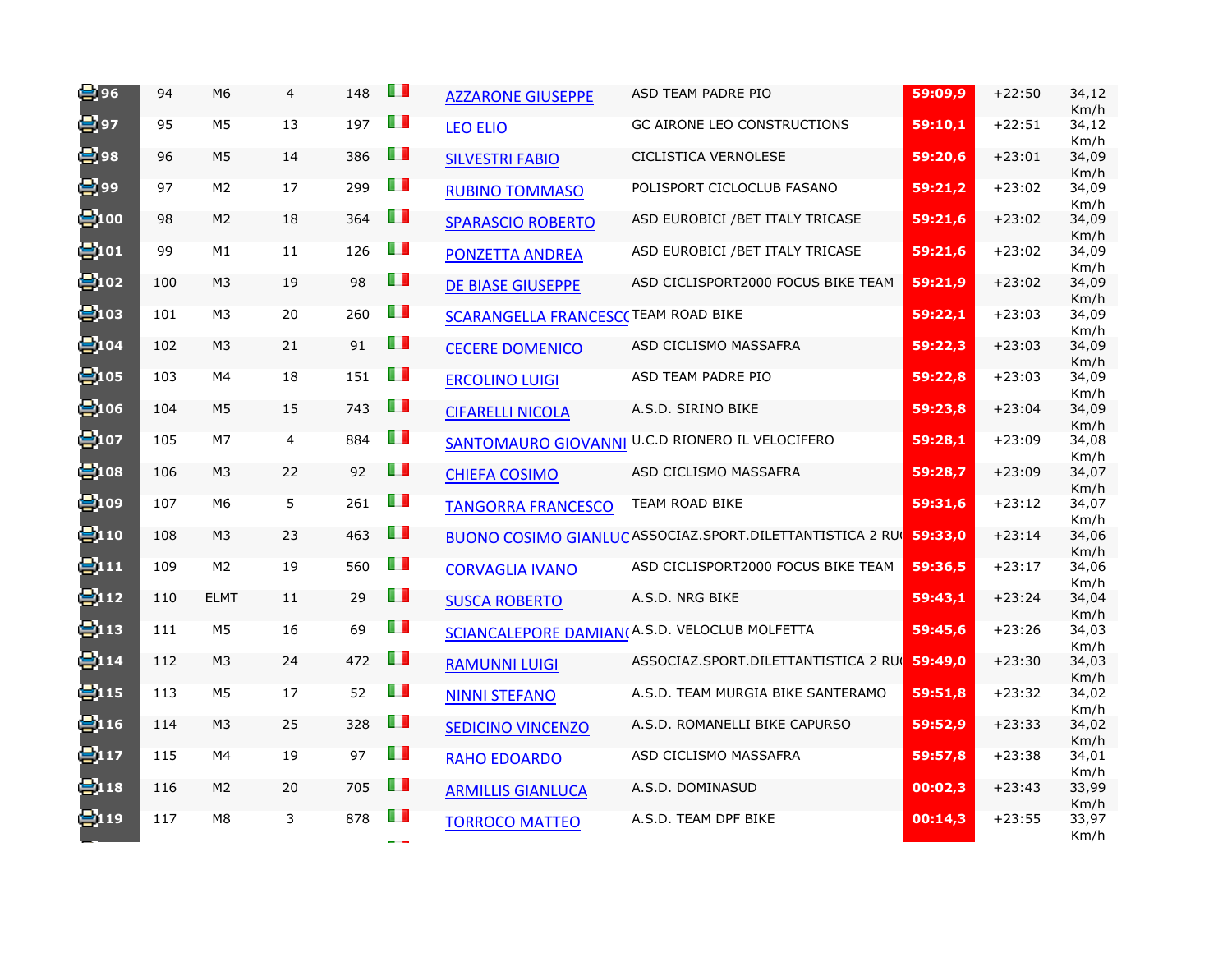| 2120               | 118          | M6             | 6              | 732 | OП  | POTENZA GIOVANNI          | A.S.D MTB CASARANO                           | 00:23,5 | $+24:04$ | 33,94<br>Km/h         |
|--------------------|--------------|----------------|----------------|-----|-----|---------------------------|----------------------------------------------|---------|----------|-----------------------|
| 2121               | 119          | M <sub>3</sub> | 26             | 173 | H I | PIETANZA SABINO           | ASSOCIAZ.SPORT.DILETTANTISTICA 2 RUC         | 00:31,1 | $+24:12$ | 33,93<br>Km/h         |
| e122               | 120          | M1             | 12             | 473 | Ш   | <b>SORRESSA GIOVANNI</b>  | ASSOCIAZ.SPORT.DILETTANTISTICA 2 RUC         | 00:39,8 | $+24:20$ | 33,91<br>Km/h         |
| ₩123               | 121          | M4             | 20             | 808 | H I | <b>RICE CARL</b>          | A.S.D. BICICLUB S.VITO DEI NORMANNI          | 00:40,4 | $+24:21$ | 33,90<br>Km/h         |
| 2124               | 122          | M <sub>5</sub> | 18             | 802 | H   | <b>DI BITONDO NICOLA</b>  | ASD CICOGNA LANOTTE BIKE CERIGNOLA           | 04:29,9 | $+28:10$ | 33,37<br>Km/h         |
| <mark>号</mark> 125 | 123          | M4             | 21             | 804 | H I | <b>VACCA MARIO</b>        | ASD CICOGNA LANOTTE BIKE CERIGNOLA           | 04:30,0 | $+28:10$ | 33,37                 |
| ₩126               | 124          | M <sub>5</sub> | 19             | 12  | Ш   | <b>BIASI PIETRO</b>       | A.S.D. AMATORI PUTIGNANO                     | 04:36,6 | $+28:17$ | Km/h<br>33,36         |
| ₩127               | 125          | M6             | $\overline{7}$ | 65  | Ш   | DE PINTO DOMENICO         | A.S.D. VELOCLUB MOLFETTA                     | 04:56,3 | $+28:37$ | Km/h<br>33,31         |
| e128               | 126          | M <sub>5</sub> | 20             | 275 | ш   | <b>LAPOLLA CLAUDIO</b>    | U.C.D RIONERO IL VELOCIFERO                  | 04:56,8 | $+28:37$ | Km/h<br>33,31         |
| <mark>号</mark> 129 | 127          | M <sub>3</sub> | 27             | 191 | HП  | <b>DEMARINIS VINCENZO</b> | G.S. CICLISTICO GROTTAGLIE-A.S.D.            | 07:08,4 | $+30:49$ | Km/h<br>33,02         |
| $\Xi$ 130          | $\mathbf{1}$ | W              | $\mathbf{1}$   | 284 | Ш   | <b>BELLO CATERINA</b>     | ASD CICLISPORT2000 FOCUS BIKE TEAM           | 07:10.5 | $+30:51$ | Km/h<br>33,01         |
| e <sub>131</sub>   | 128          | <b>ELMT</b>    | 12             | 315 | O D | <b>VESTITA GIUSEPPE</b>   | ASD CICLISPORT2000 FOCUS BIKE TEAM           | 07:10,8 | $+30:51$ | Km/h<br>33,01<br>Km/h |
| e132               | 129          | M <sub>2</sub> | 21             | 64  | ш   | <b>DE PIERRO VINCENZO</b> | A.S.D. VELOCLUB MOLFETTA                     | 09:30,1 | $+33:11$ | 32,71<br>Km/h         |
| <mark>号</mark> 133 | 130          | M4             | 22             | 468 | Ш   | <b>LESTINGI MATTEO</b>    | ASSOCIAZ.SPORT.DILETTANTISTICA 2 RUI 11:49,2 |         | $+35:30$ | 32,40<br>Km/h         |
| e134               | 131          | M4             | 23             | 520 | Ш   | <b>VASSALLO GIUSEPPE</b>  | A.S.D. G.S.CICLISTICO CERAMICHE & MAS        | 16:37,1 | $+40:18$ | 31,80<br>Km/h         |
| <mark>兽</mark> 135 | 132          | M7             | 5              | 96  | Ш   | <b>LAPORTA FRANCESCO</b>  | A.S.D. AMATORI PUTIGNANO                     | 17:05,7 | $+40:46$ | 31,74<br>Km/h         |
| ₩136               | 133          | M <sub>5</sub> | 21             | 59  | Ш   | <b>ZOTTI EMANUELE</b>     | A.S.D. TEAM OROVERDE BITONTO                 | 19:05,4 | $+42:46$ | 31,49<br>Km/h         |
| ₩137               | 134          | M <sub>3</sub> | 28             | 167 | Ш   | <b>DI MOLA ANDREA</b>     | ASSOCIAZ.SPORT.DILETTANTISTICA 2 RUC         | 19:37,3 | $+43:18$ | 31,43<br>Km/h         |
| <mark>兽</mark> 138 | 135          | M1             | 13             | 897 | H   | <b>CAVALLO DOMENICO</b>   | A.S.D. TEAM PUGLIA BIKE                      | 19:38,2 | $+43:19$ | 31,43<br>Km/h         |
| 2139               | 136          | M6             | 8              | 61  | Ш   | <b>DE BARI GIACOMO</b>    | A.S.D. VELOCLUB MOLFETTA                     | 19:47,4 | $+43:28$ | 31,41<br>Km/h         |
| ₩140               | 137          | M <sub>5</sub> | 22             | 71  | Ш   | <b>TALESCO ANTONIO</b>    | A.S.D. VELOCLUB MOLFETTA                     | 19:47,4 | $+43:28$ | 31,41<br>Km/h         |
| 2141               | 138          | M1             | 14             | 22  | Ш   | <b>ELIA GAETANO</b>       | A.S.D. IL VELOCIPEDE BARI                    | 25:53,8 | $+49:34$ | 30,69<br>Km/h         |
| e142               | 139          | M <sub>3</sub> | 29             | 868 | H   | <b>CAFAGNA MASSIMO</b>    | A.S.D. TEAM DPF BIKE                         | 26:34,1 | $+50:15$ | 30,61<br>Km/h         |
| 2143               | 140          | M <sub>5</sub> | 23             | 845 | OП  | <b>TUCCI CLEMENTE</b>     | ASD CICLAMATORI CALABRIA                     | 26:34,6 | $+50:15$ | 30,61<br>Km/h         |
|                    |              |                |                |     |     |                           |                                              |         |          |                       |